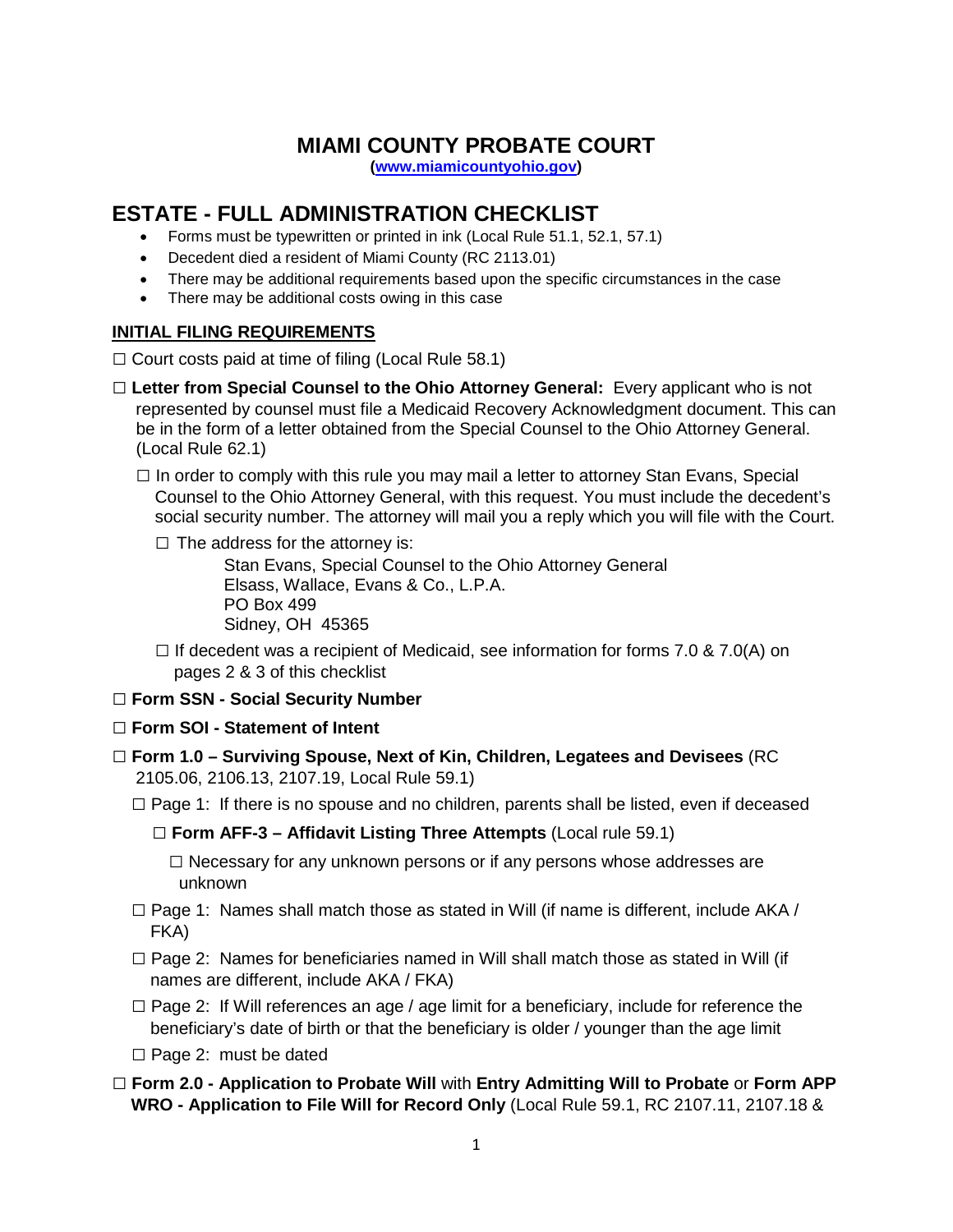2107.19)

- $\Box$  City, Village or Township if unincorporated area (list city / village if decedent lived within the city / village limits; list township if decedent lived outside the city / village limits)
- $\square$  Post Office shall be listed (list city in which the decedent's mail was addressed)

# □ **Form 2.3 - Entry Admitting Will to Probate**

### □ **Original Last Will and Testament** (Local Rule 59.1)

- $\Box$  Will should be signed by testator and witnessed by two persons (RC 2107.03)
- $\square$  If Will references a List or some other documents where specific items are to be given to someone, include that List or other document or provide an attorney statement addressing the List / other document

## □ **Form FA - Fiduciary's Acceptance** (Local Rule 57.1, RC 2109.02)

□ Must be dated

- □ **Form 4.0 – Application for Authority to Administer Estate** (Local Rule 60.1, RC 2109.02, 2109.07)
	- $\Box$  City, Village or Township if unincorporated area (list city / village if decedent lived within the city / village limits; list township if decedent lived outside the city / village limits)
	- $\square$  Post Office shall be listed (list city in which the decedent's mail was addressed)
	- $\square$  Title of fiduciary must be listed
	- $\square$  Estimated value of the estate: this section must be completed if undetermined, may state undetermined
	- $\Box$  If bond is not required by the Will or by law: one of four boxes must be checked (bottom of page 1 / top of page 2)
- □ **Form 4.2 - Fiduciary's Bond** (if applicable)
	- $\square$  Required to be filed
	- $\Box$  Amount of Bond is 2 times the personal property (include annual income)
- □ **Form 4.3 - Waiver of Right to Administer** (if applicable)
- □ **Form 4.4 - Notice and Citation of Hearing on Appointment of Fiduciary**, if applicable (RC 2113.06 & 2113.07)
	- $\square$  To be provided if there is a minor who would have been entitled to priority to administer the estate except for the minority (CivR 4.1 & 4.2, RC 2113.07)

# □ **Form 4.5 – Entry Appointing Fiduciary; Letters of Authority**

- $\square$  Title of fiduciary must be listed
- $\square$  Domiciled in must list City, Village or Township if unincorporated area (list city / village if decedent lived within the city / village limits; list township if decedent lived outside the city / village limits)
- $\Box$  All applicable boxes must be checked and paragraphs completed
- □ **Form 8.0 - Citation to Surviving Spouse to Exercise Elective Rights** & **Form 8.3 – Summary of General Rights of Surviving Spouse** (RC 2106.01, 2106.02)

 $\square$  Will be issued by Court unless Waiver of Service to Surviving Spouse of the Citation to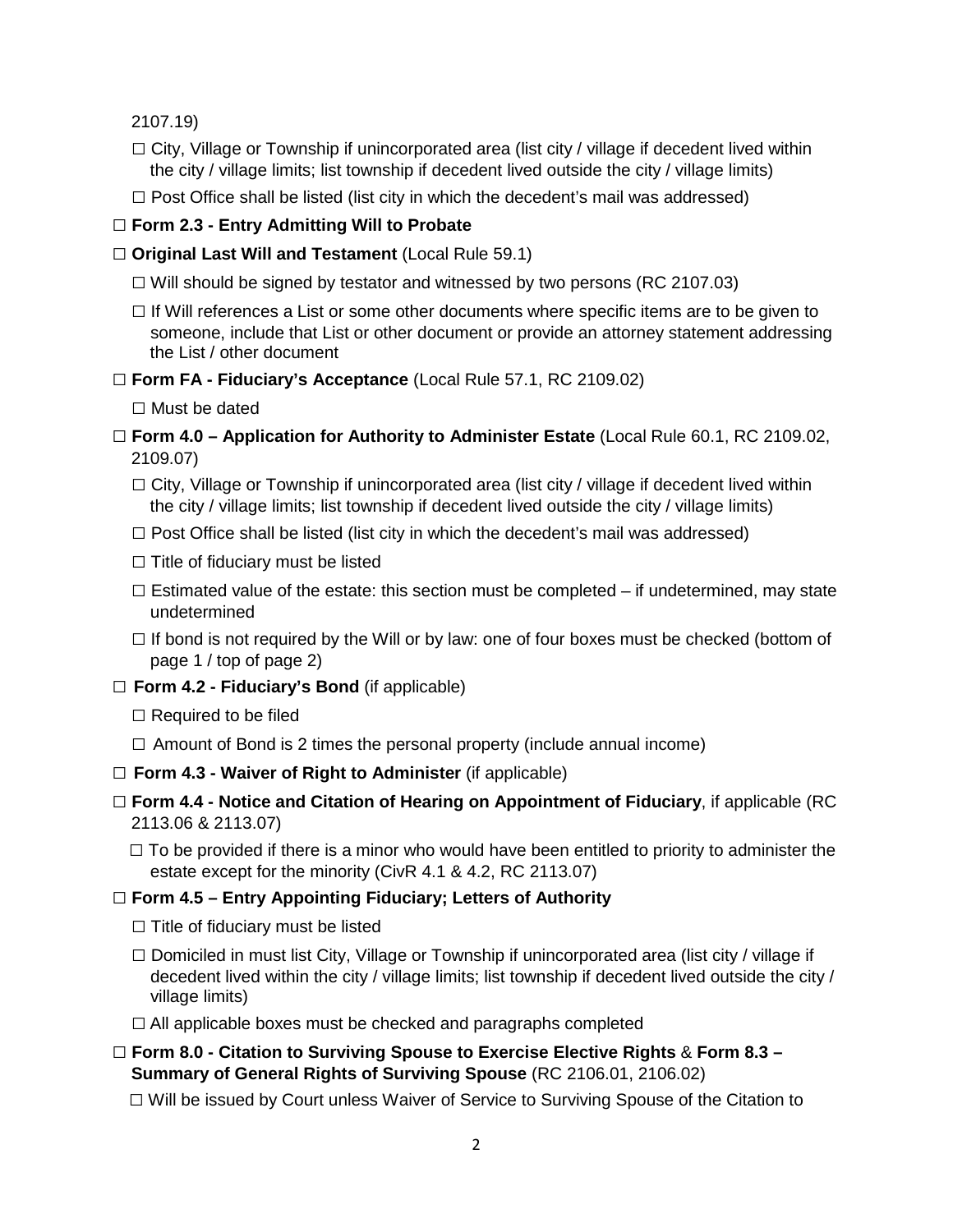Elect (Form 8.6) is filed (Attorney / Fiduciary to provide Court with Forms 8.0, 8.3, 8.4 & 8.5)

 **□** This form must be provided to court if form 8.6 is not filed with a new estate

□ **Forms 8.1 or 8.2 - Election of Surviving Spouse to Take Under / Against Will** (SupR 60; CivR 73; RC 2106.01, 2106.02, 2106.04, 2106.05 & 2106.06)

 $\square$  Election Against Will to be set for hearing (election to be signed in presence of Court)

□ **Form 8.3 – Summary of General Rights of Surviving Spouse** (RC 2106.02)

 $\Box$  This form must be provided to Court if form 8.6 is not filed with a new estate

□ **Form 8.4 - Certificate of Service and Notice of Citation to Surviving Spouse to Exercise Elective Rights** (RC 2106.02)

 $\Box$  This form must be provided to Court if form 8.6 is not filed with a new estate

**□ Form 8.5 – Return for Certificate of Service of Citation to Surviving Spouse to Exercise Elective Rights** (RC 1206.02)

 $\Box$  This form must be provided to Court if form 8.6 is not filed with a new estate

**□ Form 8.6 - Waiver of Service to Surviving Spouse of the Citation to Elect** (RC 2106.01(A))

□ To be filed or Court will issue Citation to Surviving Spouse to Exercise Elective Rights

## **ANCILLARY ADMINISTRATION**

- □ **Form 4.1 – Supplemental Application for Ancillary Administration** (RC 2129.04)
	- $\Box$  Applicable boxes must be checked and paragraphs completed
	- $\square$  Authenticated copies (NOT certified) of Letters of Authority and/or Will must be filed

### **PROCEEDING FIDUCIARY APPOINTMENT**

- □ **Form 2.1 - Waiver of Notice of Probate of Will** (RC 2107.19(A)(2))
- □ **Form 2.2 - Notice of Probate of Will** (RC 2107.19(A))
- □ **Form 2.4 - Certificate of Service of Notice of Probate of Will** (RC 2107.19 (A)(3))
	- $\square$  To be filed within two months of fiduciary's appointment, or if no fiduciary has been appointed, not later than two months after the admission of the Will to Probate (SupR 59, RC 2107.19)
	- $\square$  Surviving spouse, persons who would be entitled to inherit under RC Chapter 2105 if  *testator had died intestate, and all legatees and devises named in Will either need to 1)*  receive Form 2.2 – Notice of Probate of Will AND / OR 2) sign Form 2.1 – Waiver of Notice of Probate of Will (SupR 59, CivR 73)
	- □ Applicable boxes to be checked
	- $\Box$  If Notice of Probate of Will was issued, copy of Notice and signed copies of green cards are to be filed
- □ **Form 3.0 – Appointment of Appraiser (**RC 2115.02, 2115.06, Local Rule 61.1, SupR 61.1)
- □ **Form APP PA – Application to Pay Appraiser** (Local Rule 61.1)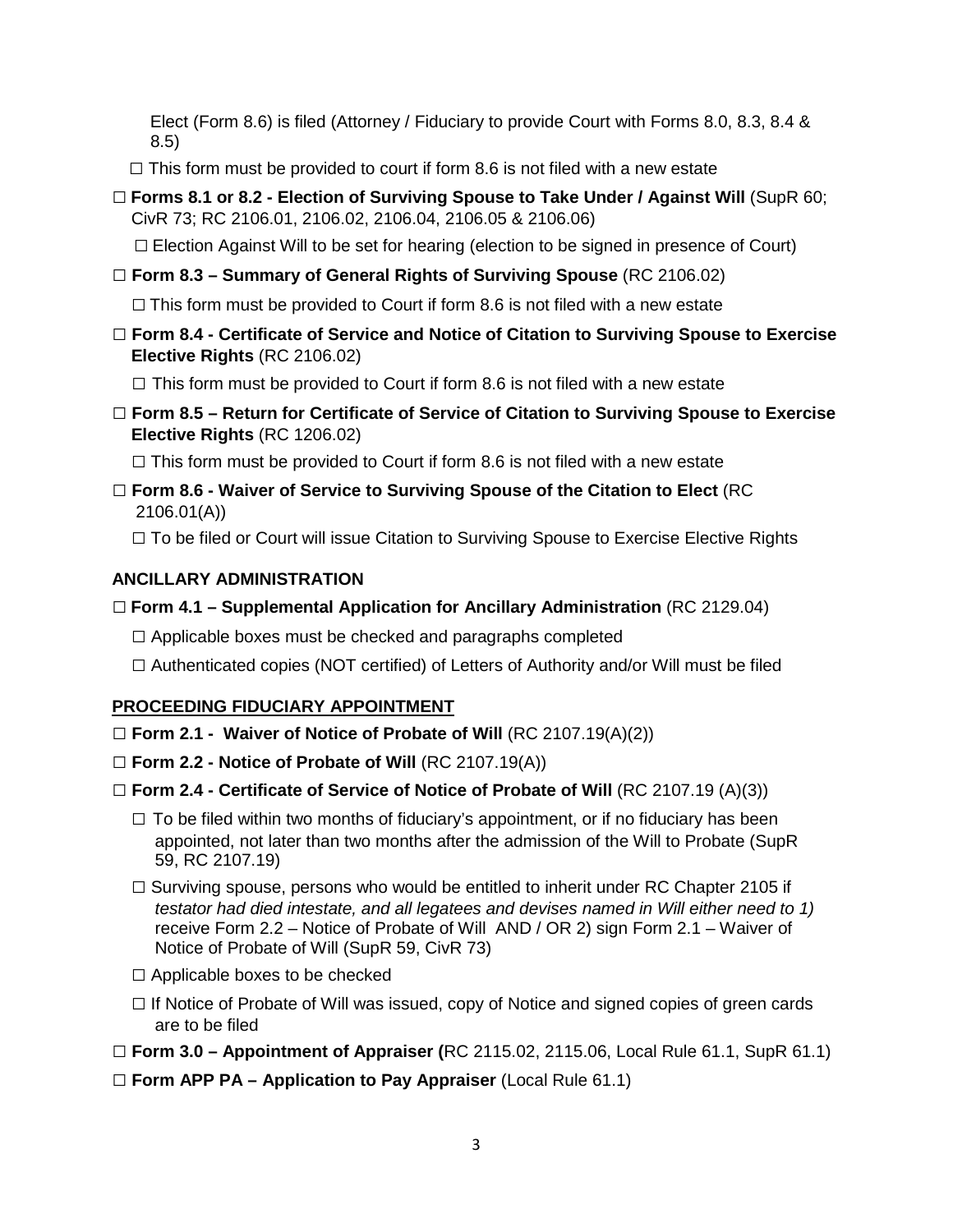- $\square$  Use if Appraiser's fee is greater than \$250
- □ **Form 6. 0 – Inventory** (RC 2115.02 & 2115.09, Local Rule 61.1 )
	- $\Box$  Page 1 of Inventory one of two boxes must be checked for filing of estate tax return (RC 2115.09)
	- □ Appraiser must sign Appraiser's Certificate
- □ **Form 6.1 - Schedule of Assets** (RC 2115.02, Local Rule 61.1)
	- $\Box$  To be filed simultaneously with Form 6.0 Inventory
	- □ Digital Assets (RC 2137.01 2137.18)
	- $\square$  Real Estate: If using any Ohio Auditor's evaluation, a copy of the evaluation must be attached (Local Rule 61.1)
	- $\Box$  If an asset has been appraised, it must be marked appraised
	- $\square$  Must include legal description for real estate
	- $\square$  Must provide parcel number for real estate
	- $\Box$  If motor vehicles are listed, must attach a copy of the market value found in any nationally recognized valuation guide under "average retail"
	- $\square$  Additional Bond to be filed, if not sufficient
		- $\Box$  Amount of Bond is 2 times the personal property (include annual income)
	- □ **Form 45D - Confidential Disclosure of Personal Identifiers** (Local Rule 45, SuprR 45(D))
- □ **Form 6.2 – Waiver of Notice of Hearing on Inventory**

 $\square$  Not required to be filed with Court

- □ **Form 6.3 – Notice of Hearing on Inventory** (RC 2115.16)
	- $\Box$  Only file if you would like an actual hearing on the Inventory
- □ **Form NDA – Newly Discovered Assets** (RC 2113.69)
	- $\Box$  To be filed within 30 days of discovery of assets
	- $\square$  To be signed by the fiduciary
	- □ Additional Bond, attached, with Newly Discovered Assets, if not sufficient

 $\Box$  Amount of Bond is 2 times the personal property (include annual income)

- $\square$  If motor vehicles are listed, must attach a copy of the market value found in any nationally recognized valuation guide under "average retail"
- $\Box$  Real Estate: If using any Ohio Auditor's evaluation, a copy of the evaluation must be attached (Local Rule 61.1)
	- $\square$  Must include legal description for real estate
	- $\square$  Must provide parcel number for real estate
- □ **Form 45D - Confidential Disclosure of Personal Identifiers** (Local Rule 45)
- □ **Form APP T – Application for Transfer of Motor Vehicle, Etc.** (SupR 63, RC 2109.45)
	- $\square$  To be used to transfer Motor Vehicle, Watercraft, Motor, Trailer, Mobile Home or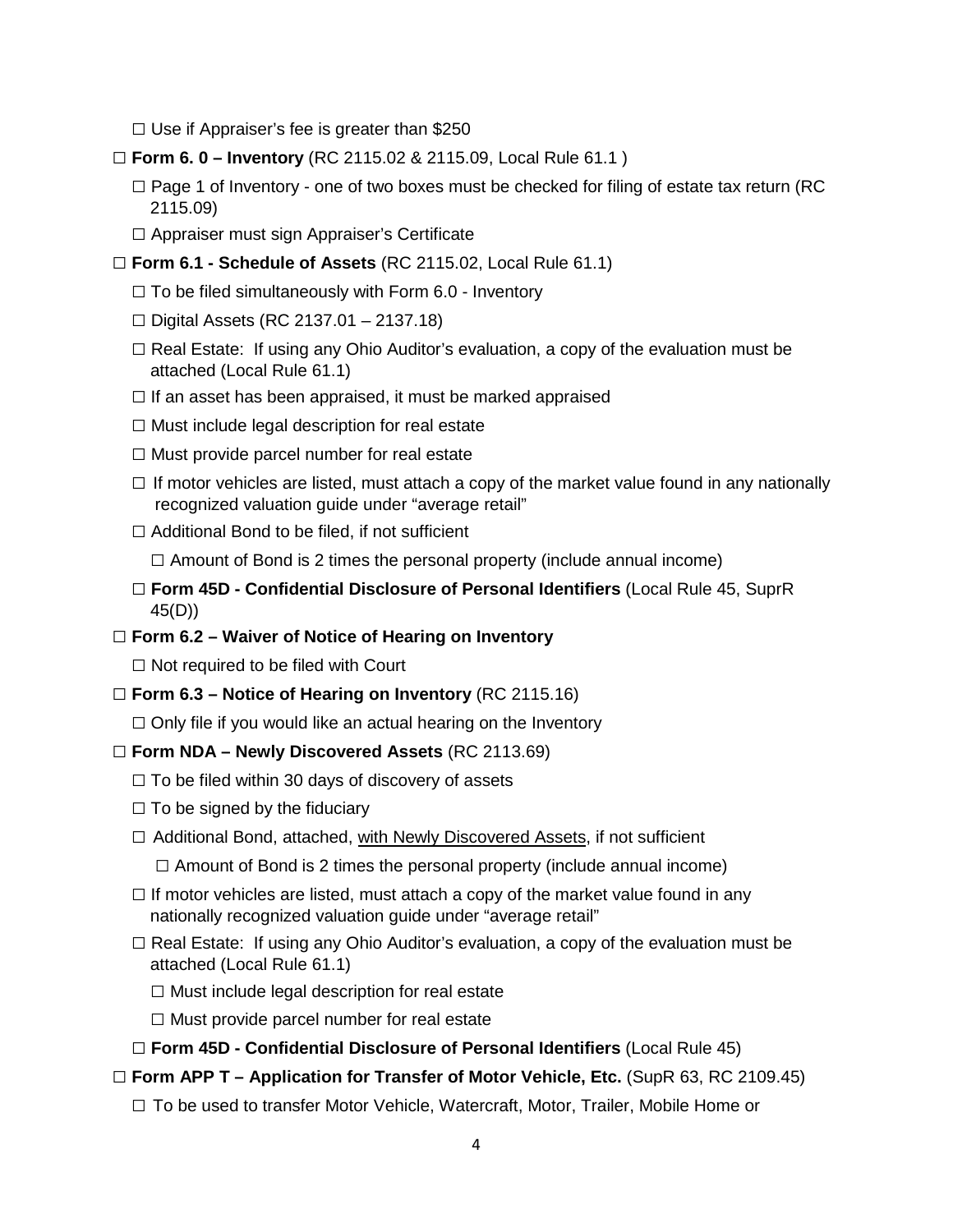Recreational Vehicle

- $\square$  Inventory must be filed
- $\square$  Consent form Next of Kin needed if automobile is going to someone listed on Next of Kin and is not a specific bequest under Will
- □ **Form 7.0(A) – Notice to Administrator of Medicaid Estate Recovery Program** (If decedent was fifty-five (55) years of age or older at the time of death and has been determined to have been a recipient of Medicaid assistance) (RC 2117.061, 5162.21, Local Rule 62.1)

 $\Box$  This form is mailed directly to Medicaid Recovery and NOT filed with the Probate Court

□ **Form 7.0 - Certification of Notice to Administrator of Medicaid Estate Recovery Program** (If decedent was fifty-five (55) years of age or older at the time of death and has been determined to have been a recipient of Medicaid assistance) (RC 2117.061, 5162.21, Local Rule 62.1)

 $\Box$  A copy of the green card is to be filed along with the Notice

- □ **Form 7.1 – Application for Family Allowance** (RC 2106.13)
	- $\square$  Do not use this form if there are minor children of the decedent who are not the children of the serving spouse or if there is no surviving spouse and more than one minor child. Use **Form 7.2 Application for Apportionment of Family Allowance**
- □ **Form 7.2 - Application for Apportionment of Family Allowance** (RC 2106.13(B)(3) & (4))
- □ **Form 9.0 - Application to Sell Personal Property** inventory must be filed (SupR 63, RC 2109.45, 2113.40, 2113.41, 2113.42 & 2113.43)
- □ **Form 9.1 – Entry Authorizing Sale of Personal Property**
- □ **Form 9.2 – Notice of Sale of Personal Property**
- □ **Form 10.0 – Application to Distribute in Kind** (RC 2113.55)
- □ **Form 10.1 – Entry Approving Distribution in Kind**
- □ **Form 10.2 – Notice of Hearing of Application to Distribute in Kind**
- □ **Form 11.0 – Consent to Power to Sell Real Estate**
- □ **Form 12.0 – Application for Certificate of Transfer / Entry Issuing Certificate of Transfer** (RC 2113.61)
	- $\square$  Inventory must be filed (RC 2113.61)
	- $\square$  City, Village or Township if unincorporated area (list city / village if decedent lived within the city / village limits; list township if decedent lived outside the city / village limits)
	- $\square$  Post Office shall be listed (list city in which the decedent's mail was addressed)
	- $\square$  Page 1: File-stamp date to be used for date Will was admitted to probate
	- $\Box$  One of three boxes must be checked regarding payment of debts
	- $\square$  Page 1: File-stamp date to be used for date Will was admitted to probate
	- $\square$  Page 1: File-stamp date to be used for date fiduciary was appointed
	- $\square$  Page 2: Middle section, if applicable, must be completed
- □ **Form 12.1 – Certificate of Transfer**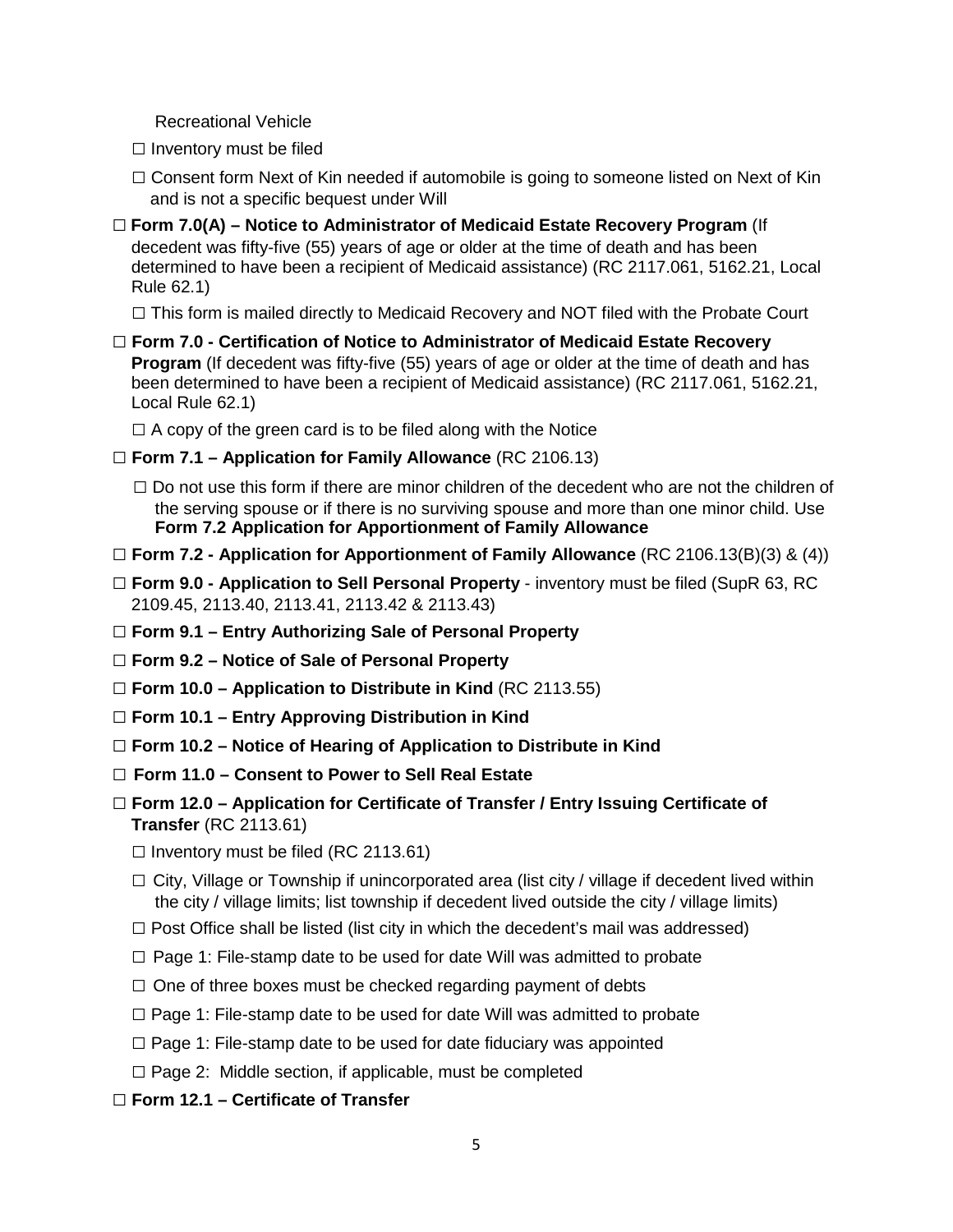- □ Page 1: List Certificate of Transfer Number
- $\square$  All applicable boxes / paragraphs must be completed
- $\square$  Provide legal description (must match legal description on inventory)
- $\Box$  Provide parcel number (must match parcel number on inventory)
- □ **Form 13.0 – Fiduciary's Account**, Final or Partial (RC 2109.30, 2109.31 & 2109.32, Local Rule 58.1, 64.1)
	- □ If fiduciary is the sole beneficiary **Form 13.6 - Certificate of Termination** can be filed
	- $\Box$  Court costs are to be paid in full at the time of filing
	- $\Box$  If a partial account or one or more accounts have previously been filed, list the accounting period
	- $\Box$  If accounts have previously been filed, list accounting periods and fiduciary / attorney fees paid for each period
	- $\square$  Page 2: receipts, disbursements and balance remaining in fiduciary's hand must match Form 13.1 Receipts and Disbursements / Form 13.2 - Assets Remaining in Fiduciary's **Hands**
	- □ Must be dated

#### □ **Form 13.1 – Receipts and Disbursements**

- **□** Address Family Allowance, if applicable
- $\Box$  Receipts section should list all assets from Inventory / Newly Discovered Assets
- □ File **Form NDA - Newly Discovered Assets** If assets, other than refunds, appear on the account and are not listed on the inventory or assets remaining for a previous account; \$7.00 will be due
- $\Box$  If R/E was sold, receipts section of account must show the gross amount of proceeds (SuprR64)
- $\Box$  If Real estate has been sold, attach settlement sheet
- $\Box$  If Real Estate has been foreclosed, attach proof of foreclosure (Common Pleas Court entry)
- $\square$  Disbursements must be clearly explained
- $\Box$  Appraiser Fee not to exceed \$250 without court order (Local Rule 61.1)
- $\Box$  Claim(s): If claim(s) have not been paid in full on the account need release / satisfaction of claim(s) filed before case can be closed (RC 2117.06)
- □ **Form 45D - Confidential Disclosure of Personal Identifiers** (Local Rule 45)
- □ **Form BSF Bond Sufficiency Form** must be filed with a Partial Account if there is a bond (Local Rule 75.1)

 $\Box$  Additional Bond to be filed with Partial Account, if not sufficient

## □ **Form CAF - Computation of Attorney Fees** must be computed and signed (Local Rule 71.1, 71.2)

 $\Box$  Reimbursements for costs advanced (other) must be explained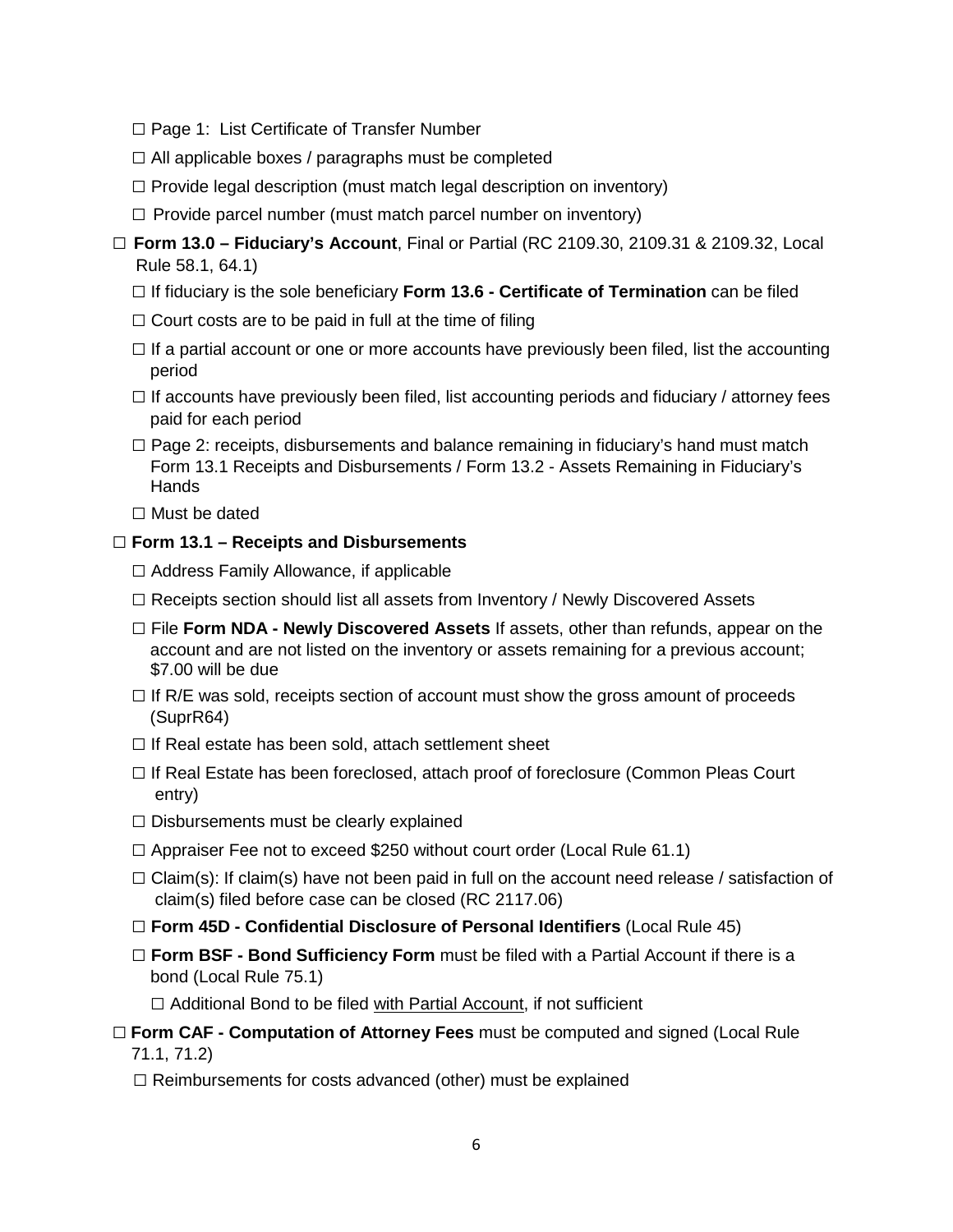- □ **Form CFF - Computation of Fiduciary Fees** must be computed and signed, even if fees are waived (Local Rule 72.1)
- □ **Form 13.2 - Assets Remaining in Fiduciary's Hands** (Partial Account)

 $\square$  Bank certificate or certified bank statement to be included for any financial listed

- □ **Form BC – Bank Certificate**
- □ **Form 13.3 – Entry Approving and Settling Account** (RC 2109.32)

 $\Box$  Court will generate this form and provide a copy to the attorney or applicant, if no attorney

- □ **Form 13.4 - Waiver of Partial Account** (RC 2109.30(B)(2), Local Rule 58.1)
	- $\Box$  To be signed by all legatees, devisees OR heirs
	- $\Box$  Court costs are to be paid in full at the time of filing
	- □ **Form BSF - Bond Sufficiency Form** must be filed with a Waiver of Partial Account if there is a bond (Local Rule 75.1)
		- $\Box$  Additional Bond to be filed with Waiver of Partial Account, if not sufficient
- □ **Form 13.5 Notice of Hearing on Account** (RC 2109.33)

 $\Box$  Only file if you would like an actual hearing on the Account

- □ **Form 13.6 – Certificate of Termination** (RC 2109.30, Local Rule 58.1)
	- $\square$  May be filed by the executor or administrator if they are the sole legatee, devisee or heir
	- $\Box$  Court costs are to be paid in full at the time of filing
	- □ **Form CAF Computation of Attorney Fees** must be computed and signed (Local Rule 71.1, 71.2)

 $\square$  Reimbursements for costs advanced (other) must be explained

- □ **Form 13.7 - Waiver of Notice of Hearing on Account** (RC 2109.33)
	- $\Box$  Not required to be filed
	- $\square$  \$1.00 due for each Waiver, if filed
- □ **Form 13.9 - Certificate of Service of Account to Heirs or Beneficiaries** (RC 2109.32)

 $\Box$  To be filed with every partial, final or amended account

□ **Form SR - Status Report** (SupR 78C, RC 2109.30, Local Rule 58.1)

 $\Box$  Court costs are to be paid in full at the time of filing

# **CONTINUATIONS / EXTENSIONS**

- □ **Form MTCCH - Motion to Continue Citation Hearing** must use Court form (Local Rule 56)
- □ **Form 13.8 – Application to Extend Administration** (RC 2109.301 SupR 78(B) and (C))
	- $\square$  Must be filed to extend administration of the estate beyond six months, otherwise, a Final Account, or Certificate of Termination, if applicable, is due within six months from the date of the appointment of the fiduciary
	- $\Box$  Check to see if form 13.10 Notice to Extend Administration applies
	- $\square$  Must be signed by the fiduciary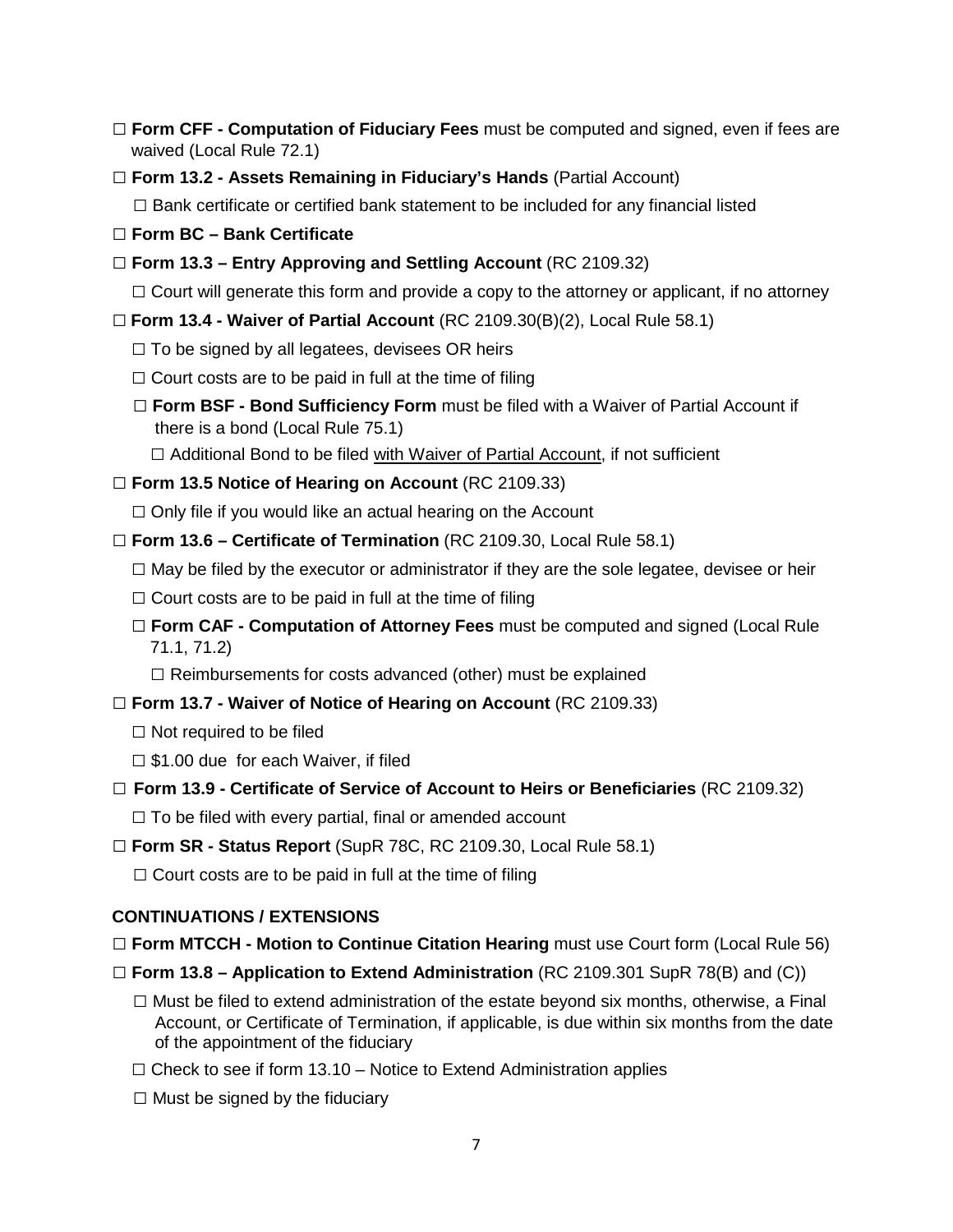### □ **Form 13.10 – Notice to Extend Administration** (RC 2109.301, SupR 78(B) and (C)

 $\square$  This extends the time to file a Certificate of Termination or an Account to thirteen months after the appointment of fiduciary. If the thirteen months has expired and additional time is need, file **Form APP ET - Application for Extension of Time**

#### □ **Form APP ET - Application for Extension of Time**

- □ Must list quantity of previous extensions granted
- $\square$  Must be signed by fiduciary
- □ This Application to Extend Time is NOT to be used to "extend the administration of the estate beyond six months"; to do that, use either **Form 13.8 Application to Extend Administration** or **Form 13.10 Notice to Extend Administration** instead (SupR 78A2)

#### **APPLICATION TO RELEASE MEDICAL INFORMATION**

 $\Box$  Court costs must be paid

### □ **Form SOI – Statement of Intent**

- **□ Form APP RMR - Application to Release Medical Records and Medical Billing Records** (RC 2113.032)
- □ **Form 1.0 – Surviving Spouse, Next of Kin, Children, Legatees and Devisees**  2105.06, 2106.13, 2107.19, Local Rule 59.1)
	- □ Page 1: If there is no spouse and no children, parents shall be listed, even if deceased

#### □ **Form AFF-3 – Affidavit Listing Three Attempts** (Local rule 59.1)

□ Necessary for any unknown persons or if any persons whose addresses are unknown

- □ Page 1: Names shall match those as stated in Will (if name is different, include AKA / FKA)
- □ Page 2: Names for beneficiaries named in Will shall match those as stated in Will (if names are different, include AKA / FKA)
- □ Page 2: If Will references an age / age limit for a beneficiary, include for reference the beneficiary's date of birth or that the beneficiary is older / younger than the age limit
- $\square$  Page 2: must be dated
- **□ Form APP WRO - Application to File Will for Record Only** (Local Rule 59.1)
	- □ Only necessary if applicant is not listed on Form 1.0 and is the named executor in the Will
	- □ City, Village or Township if unincorporated area (list city / village if decedent lived within the city / village limits; list township if decedent lived outside the city / village limits)
	- $\Box$  Post Office shall be listed (list city in which the decedent's mail was addressed)
- $\Box$  Original Last Will and Testament (Local Rule 59.1)
	- $\Box$  Only necessary if applicant is not listed on Form 1.0 and is the named executor in the Will
	- $\Box$  Will should be signed by testator and witnessed by two persons (RC 2107.03)
	- $\Box$  If Will references a List or some other documents where specific items are to be given to someone, include that List or other document or provide an attorney statement addressing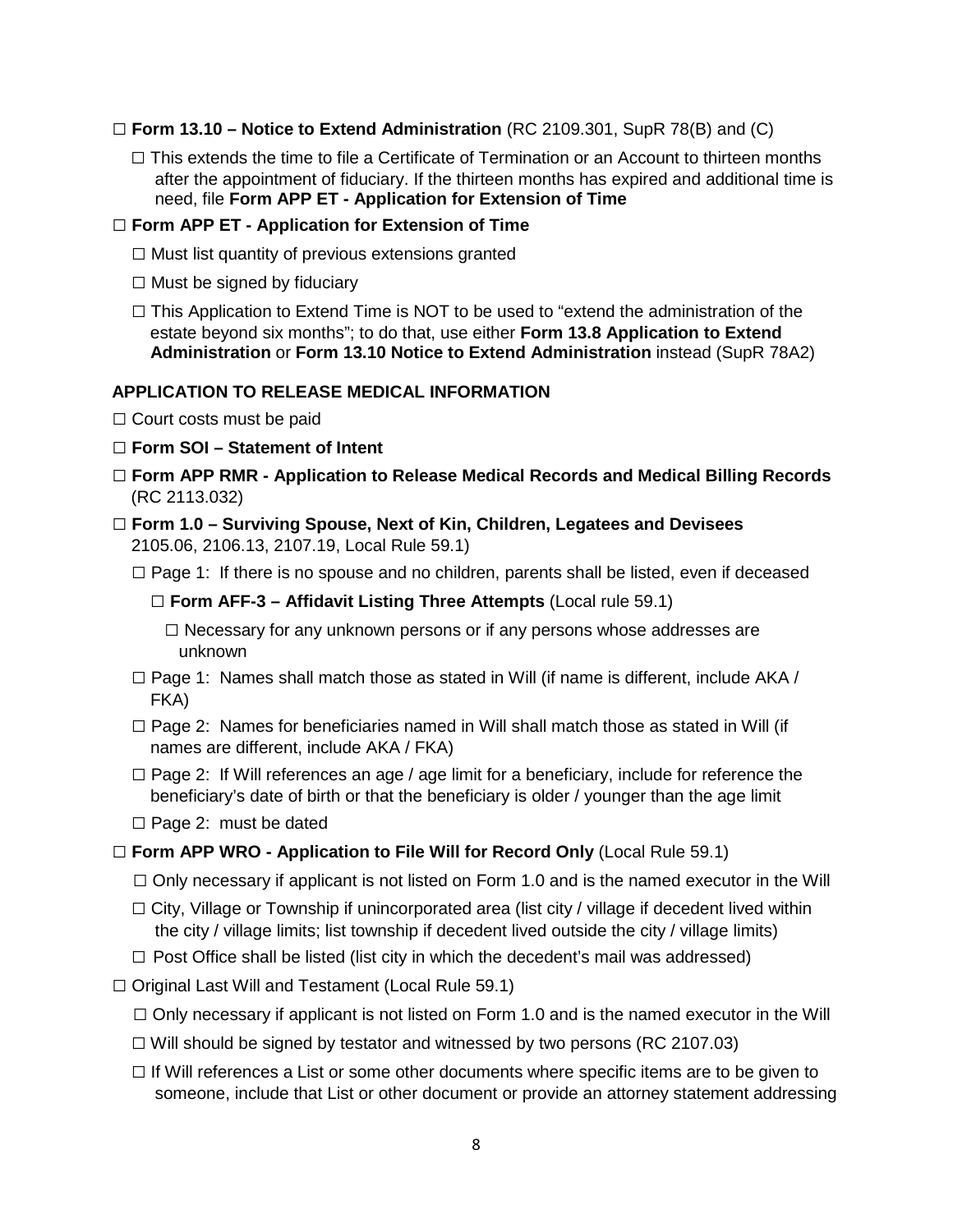the List / other document

- **□ Form WAIV RMR – Waiver and Consent Release of Medical Records and Medical Billing Records**
- **□ Form NOT APPRMR – Notice of Application to Release Medical Records and Medical Billing Records** )RC 2113.032)

 $\Box$  To be used if a hearing is necessary

- **□ Form E RMR – Entry Authorizing Release of Medical Records and Medial Billing Records** (RC 2113.032)
	- $\square$  To be signed no earlier than ten (10) days after the court's transmission of a copy of the application to those persons listed on Form 1.0 who have not signed Form WAI RMR - Waiver of Notice / Consent or at a further hearing if required by this Court.
- **□ Form RPT RMR – Report on Receipt of Medical Records and Medical Billing Records**
	- □ Due upon obtaining the requested applicable records and before the expiration of the applicable statute of limitations
	- $\Box$  Will state whether a Full Administration will be filed for the decedent
		- $\square$  If a Full Administration will be filed, the Court will assign a new case number. (You may contact the Court for the new case number.)

### **WRONGFUL DEATH**

- □ **Form 14.0 - Application to Approve Settlement and Distribution of Wrongful Death & Survival Claims** (RC 2117.05, 2125.02, CR 19.1, SupR 70, Local Rule 70.1)
	- □ All applicable attachments as indicated on Application must be attached when filed
	- **□** Page 2: **Entry Setting Hearing and Ordering Notice**
		- □ Notice of hearing and copy of application to be served on anyone entitled to notice that has not waived (SupR 70)
	- $\Box$  Funds may be distributed to anyone under age 25 (RC 2125.03):
		- $\Box$  Trust needs to be established and filed in Probate Court
		- $\Box$  Provide Trust Declaration (approved by Judge and filed in Trust)
		- $\Box$  Funds will be held in the Trust until the beneficiary reaches the age of 25
- □ **Form 14.1 – Waiver and Consent Wrongful Death and Survival Claims**
	- $\square$  A hearing will be schedule for every Wrongful Death case, even when waivers are filed
- □ **Form 14.2 – Entry Approving Settlement and Distribution of Wrongful Death & Survival Claims**
- □ **Form 14.3 - Report of Distribution of Wrongful Death and Survival Claims and Entry**
	- □ To be filed within 30 days of filing of Entry Approving Settlement (RC 2125)
	- $\square$  Receipts needed for all distributions
- □ **Form WDSR – Wrongful Death Status Report**

### **INSOLVENCY**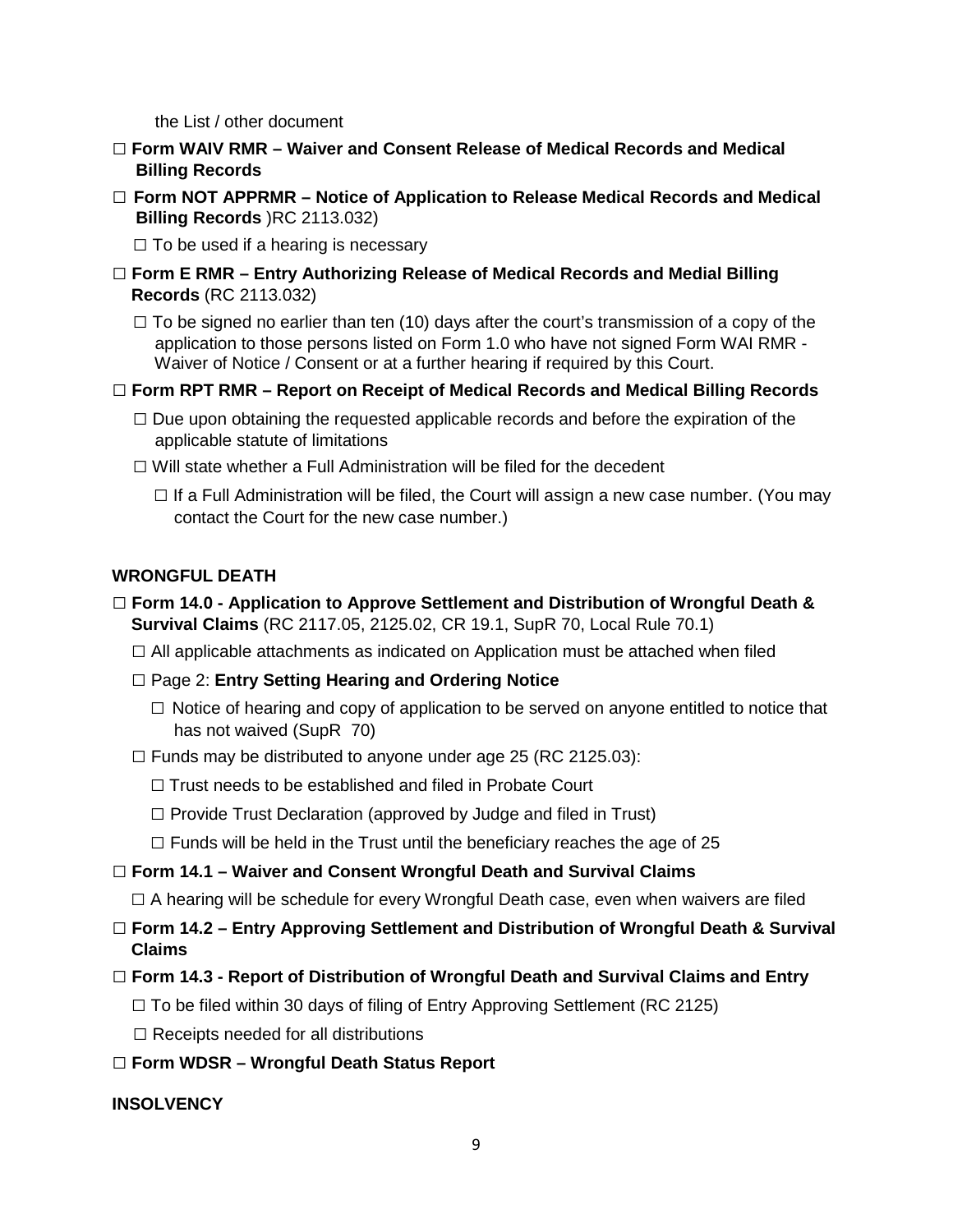- □ **Form 24.0 – Representation of Insolvency** (RC 2117.15)
- □ **Form 24.1 - Judgment Entry Setting Hearing and Ordering Notice** (RC 2117.15, 2117.17 & 2117.25)
- □ **Form 24.2 – Notice of Hearing on Representation of Insolvency and Schedule of Claims** (RC 2117.17)
	- $\Box$  To be filed, after hearing has been scheduled
	- $\square$  Copies of green cards needed
	- $\Box$  Service must be completed at least 10 days prior to the hearing (RC 2117.17)
- □ **Form WNHD – Waiver of Notice of hearing on Debts of the Estate and Report of Insolvency r**equired from attorney, fiduciary and all legatees, devisees and heirs (If a legatee, devisee or heir, they will sign the waiver "individually and as fiduciary")
- □ **Form 24.3 – Verification of Service Notice of Hearing on Representation of Insolvency and Schedule of Claims** (RC 2117.17)
	- $\square$  To be filed once all Waivers / Notices have been filed
	- □ Waivers or Notices needed from attorney, fiduciary and all legatees, devisees and heirs (If Fiduciary is also a legatee, devisee or heir, they will sign the waiver "individually and as fiduciary")
- □ **Form 24.4 - Schedule of Claims** (RC 2117.15, 2117.17, 2117.25)
	- □ To be filed simultaneously with **Form 24.0 Representation of Insolvency**
	- $\Box$  Costs of administration, family allowance, funeral bill to be addressed
	- $\square$  If Real estate has been sold, attach settlement sheet
	- □ If Real Estate has been foreclosed, attach proof of foreclosure (Common Pleas Court entry)
	- □ **Form CAF Computation of Attorney Fees** must be computed and signed (Local Rule 71.1, 71.2)
		- $\Box$  Reimbursements for costs advanced(other) must be explained
	- □ **Form CFF - Computation of Fiduciary Fees** must be computed and signed, even if fees are waived (Local Rule 72.1)
- □ **Form 24.5 - Continuation of Schedule of Claims** (RC 2117.15, 2117.17, 2117.25)
- □ **Form 24.6 - Judgment Entry of Insolvency** (RC 2117.15, 2117.17, 2117.25)
	- $\Box$  To be provided to court when the Insolvency is filed (will be held for the hearing)

#### **OTHER**

- □ **Form 45D - Confidential Disclosure of Personal Identifiers** (Local rule 45, SupR 45(D))
- □ **Form MTCCH - Motion to Continue Citation Hearing** must use Court form (Local Rule 56)
- □ **Form NDA – Newly Discovered Assets**
	- $\square$  To be filed within 30 days of discovery of assets
	- $\Box$  To be signed by the fiduciary